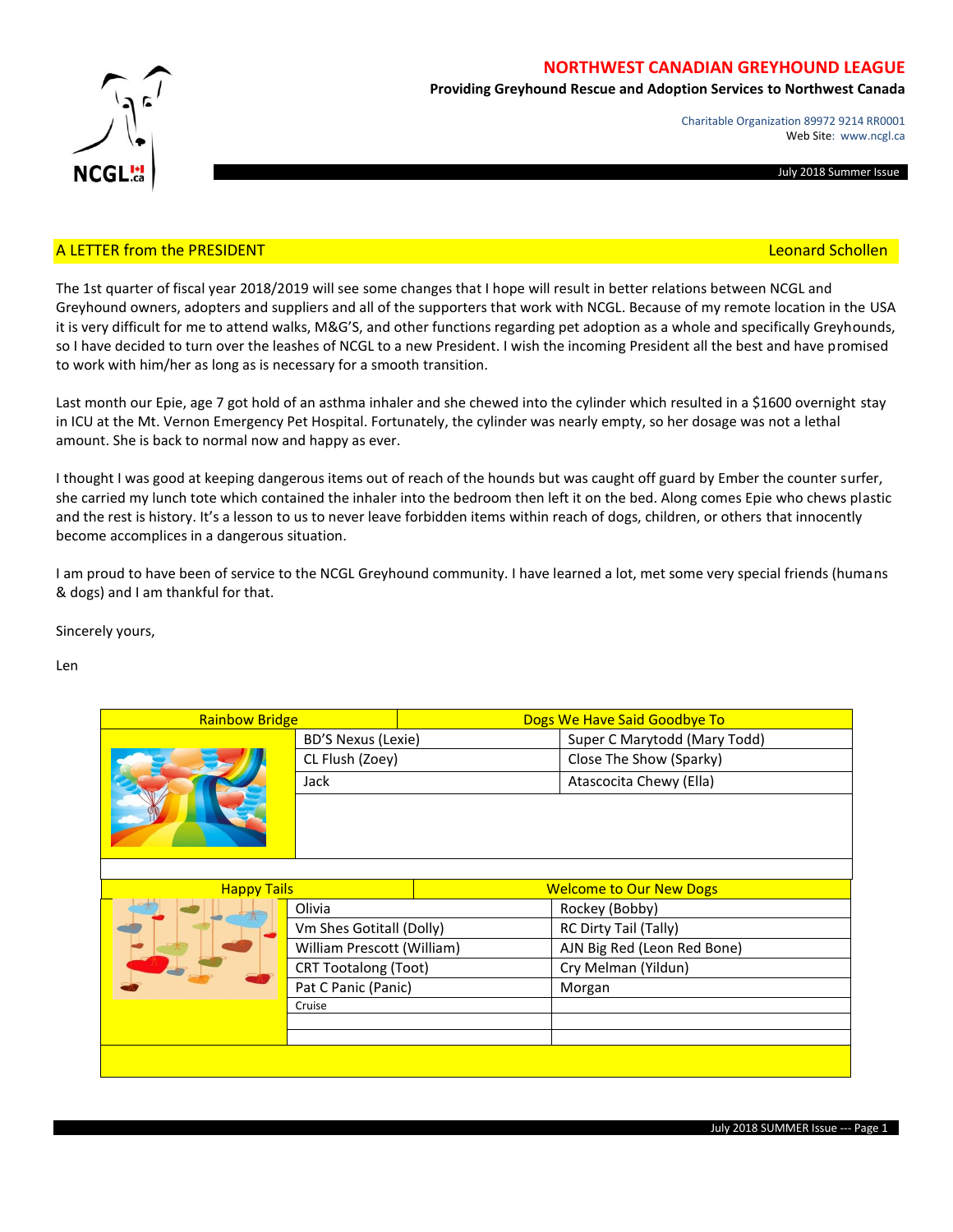# NCGL has entered a booth for the 9<sup>th</sup> Annual Delta Community Animal Expo

#### MARK YOUR CALENDARS NOW!

The estimated crowd is 5,000 attendees! What a greyt opportunity to showcase our Greyhounds – and you can help just by being there with your hound(s) – hand out a few brochures, talk to potential adopters and have some fun. We have a few openings still available between the hours of 10:00 am to 1:00 pm – let us know if you can come for an hour or stay all day! But be sure to join us. Watch the NCGL website for further information[. www.ncgl.ca.](http://www.ncgl.ca/)

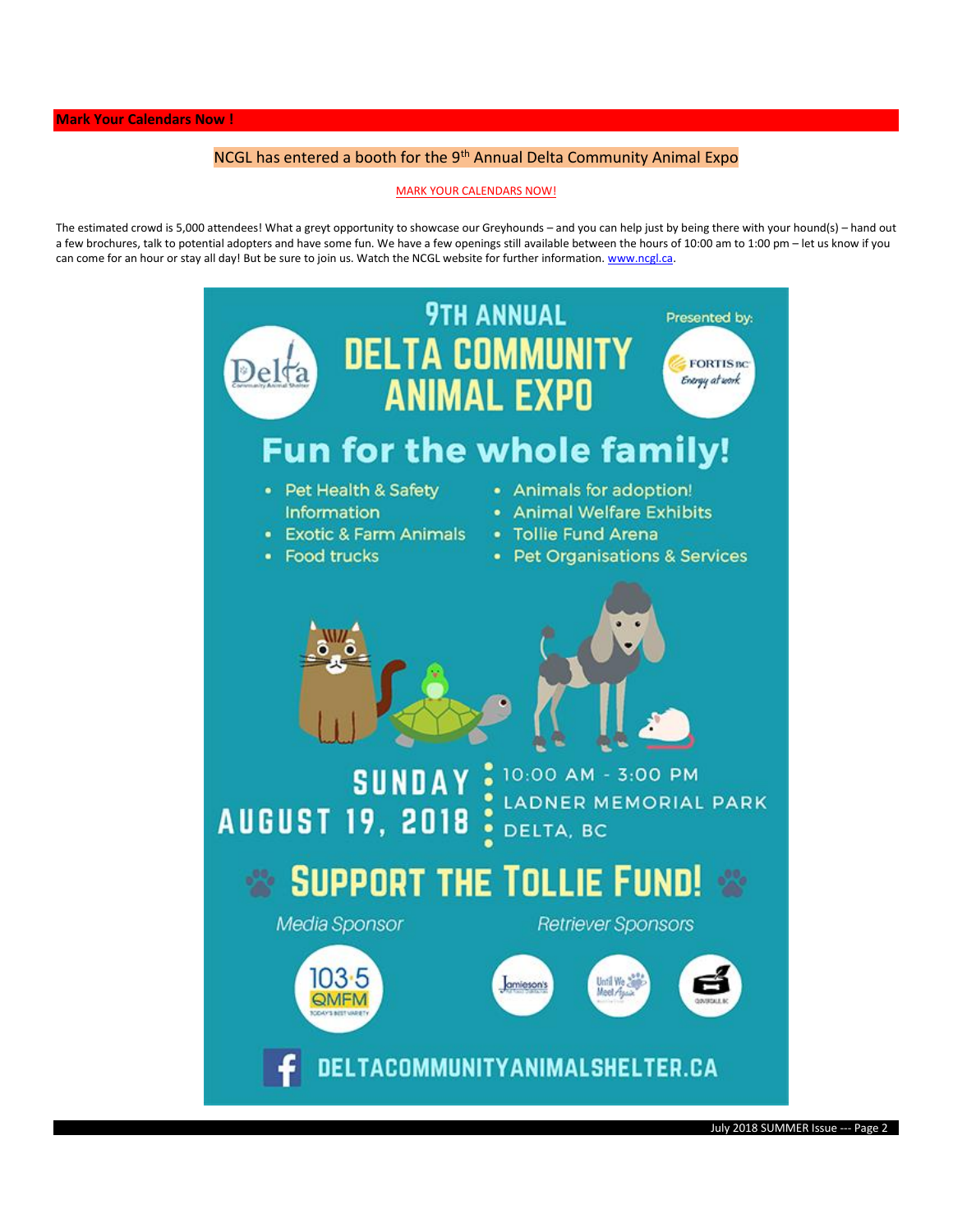#### **Adorable Canada Day Photos**



#### **NGA Responsible Rescue Group Partner !!!**



The National Greyhound Association (NGA) has long wanted to provide a resource list of credible, responsible adoption groups to their membership, owners, kennels, haulers and trainers. The list may also prove to be an assistance to those coordinating hauls and hopefully will be another re-direct for those looking to adopt. The list is comprised of groups they feel are responsible in practices as well as their professionalism towards our sport and dogs. **Northwest Canadian Greyhound League has been nominated to be added to the list.**

The NGA is proud to include your adoption group as part of our inaugural list. The list can be viewed at [www.ngagreyhounds.com/adopt](http://www.ngagreyhounds.com/adopt) 

Thank you for all the hard work and dedication you put into our Greyhounds. We are proud to consider you one of our **Responsible Adoption Partners**.

Sincerely, NGA Webmaster & Board Member 3B

### **CRATE TRAINING -- And why to use this effective Training Tool**

By: Ian Dunbar, PHD., MRCVS Reprinted from the AMERICAN KENNEL CLUB GAZETTE, courtesy of Sirius Puppy Training

The dog crate is a wonderful training tool. Apart from its obvious uses for transporting dogs by car or plane, the crate may be used for shortterm confinement-to keep the dog out of mischief at times when the owner is not able to supervise. Confining the dog to the crate prevents it from developing bad habits. In addition, the crate may be used specifically to create good household habits: to housetrain the dog, to establish a chew toy habit, and to reduce hyperactivity and barking. However, sometimes crate training backfires, and misuse of the crate by novice owners may produce a dog that is more difficult to housetrain, more active and unruly, more vocal and destructive and maybe aggressive!

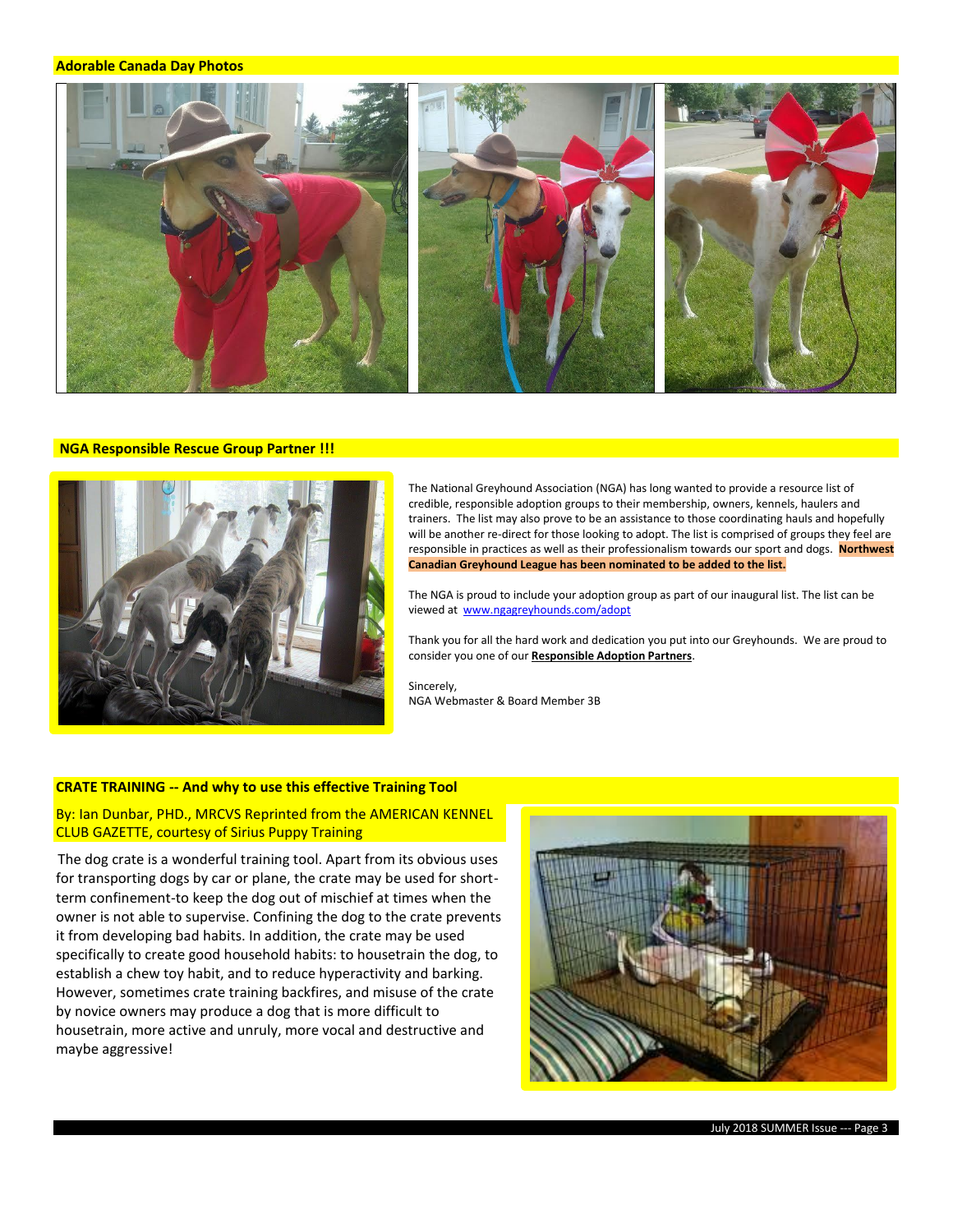The ubiquitous acceptance of the crate within the dog fancy makes its use almost second nature. However, what may be routine and accepted practice for a breeder or trainer may be unpleasant or difficult for novice owners.

Explaining that a crate is the dog's den is all fine and dandy. More convincing, though, is for a prospective owner to see a young pup run happily into its crate and settle down for a nap.

**Misuse = Abuse** Crate training problems usually arise because owners fail to teach the dog to like the crate, and leave untrained dogs confined for too long. If the owner has not accustomed the dog to the crate, it will not enjoy the confinement, and might run away from owners when and/or resist and resent being manhandled into the crate. Once confined, the dog might bark out of frustration and try to destroy the crate in attempt to escape. If confined for too long, the dog will spoil in the crate.

Whether or not an adult dog likes its crate depends on when the crate was initially introduced and how. If the dog was taught to enjoy the crate during puppyhood, it will prefer resting in its doggy den as an adult (this is easily tested by leaving the crate door open). However, an adolescent dog, allowed to complete freedom of house and garden since puppyhood, might object to lengthy confinement unless previously trained to enjoy the crate.

**Introducing the Crate,** no matter how much the dog enjoys its crate, there will always be the occasions when the owner wants to confine a dog, but the dog does not want to be confined. Therefore, never call the dog and put it in the crate, or else it will be soon become wary of approaching the owner when called. Instead, use a place command: "Go to your crate." It is possible to enforce a place command without ruining the dog's recall.

Tell the puppy/dog "Go to your crate," lure it towards the crate with a food treat (kibble from dinner) and give the lure as a reward when the pup settles down inside. Praise the pup and periodically hand feed kibble while the pup is inside but ignore the pup the moment it leaves. Feed the pup in the crate. Place pieces of kibble in the crate so the pup will develop the habit of visiting the crate on its own. And whenever it does, praise the pup and offer especially tasty food treats, ignoring the pup when it leaves. The pup will soon learn that it gets lots of attention, affection and goodies inside the crate, but very little outside.

Now accustom the pup to short confinement. Throw a treat in the crate and close the door long enough to give the pup two or three tasty treats through the gate, then open the crate. Repeat this many times over. It is important that the pup learns confinement does not necessarily mean "for the duration," but, rather, for a short time--and a good time.

**Place Training** A dog crate is a marvelous place to send a dog when the gets busy or when the owner just wants a little peace and quiet. It is important to familiarize the dog with the crate as early as possible, so that controlled; quiet periods set the precedent for the adult life. Learning to "turn the dog off," — frequently instruct the pup to settle down and shush-is a priority obedience exercise for pet owners.

The length of time a dog may be confined to a crate depends on whether it enjoys the crate and whether it is housetrained. To confine a non-housetrained dog to a crate for lengthy periods is courting disaster. If the dog is forced to soil its sleeping area, the crate may no longer be effective in inhibiting elimination, and therefore, cannot be used as a predicting tool in housetraining.

**Housetraining** A dog crate may be used extremely effectively as a housetraining tool. House soiling is a spatial problem and confinement is the solution: the dog is eliminating in the wrong place and if confined and not allowed free access to the living rooms and bedrooms it cannot soil the carpets. However, long term confinement to a small area to prevent house soiling should not be confused with short-term confinement to a crate during housetraining. The purpose of long-term confinement to a small area (with both sleeping/eating quarters and a toilet zone) is to confine the problem at times when the owner cannot supervise the dog. Acknowledging the puppy/dog will have to eliminate during the course of the day, the owner confines the dog to an area where it is acceptable for the dog to eliminate.

Confining the dog outdoors is fine, since from the beginning the dog develops the good habit of eliminating outdoors. Confining the dog to a room indoors is sometimes a temporary necessity until the dog is housetrained. However, during housetraining, the purpose of short-term close confinement (crate training) is to inhibit the dog from eliminating at all. Then the dog will want to eliminate immediately when released from confinement and taken to its toilet area.

The single most important use of the crate for housetraining is as a tool to predict when the dog will eliminate. This vital piece of information must be communicated to novice dog owners. When away from home, keep the puppy in its long-term confinement area-the kitchen, utility room, basement, outdoor run or kennel. When at home, confine the pup to its crate in the same room as the family, so the pup is not socially isolated. Every hour run the puppy to its elimination area and give it three minutes to product. If it does, praise it and give food treats. If it doesn't, back in the crate for another hour.

**Chewing** When the owner is home, confine the puppy as much as possible to its crate with a variety of chew toys. A chew toy is an appropriate item to chew which the dog can neither destroy nor consume. Confining a dog to a crate with a chew toy is like confining a child to an empty room with a Nintendo. This is called passive training. All the owner has to do is set up the situation and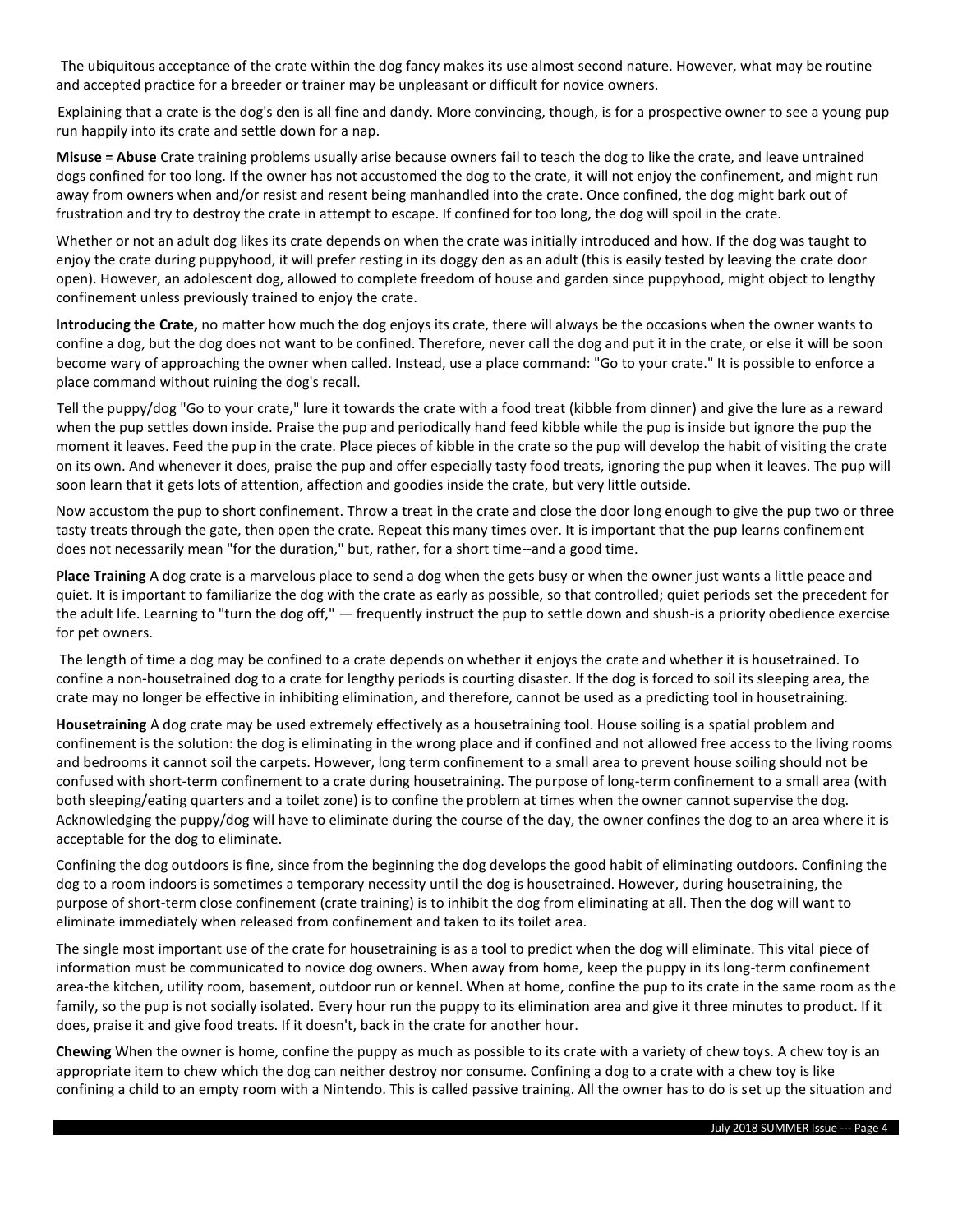the dog is auto shaped via self reinforcement (successive munches on a chew toy will progressively reinforce chewing the chew toys.) As the dog becomes hooked on its chew toy habit, regular chew toy sessions soon comprise an integral part of the dog's day.

The passive learning process may be augmented by making chew toys especially attractive and/or novel. If the dog does not destroy rawhide, different rawhide toys may be soaked in a variety of soups and then dried so the dog may have a unique rawhide flavour of the day. Or, fairly indestructible toys may be stuffed with tasty biscuit forced inside a Kong or some freeze-dried liver squished into the cavity of a Redi-bone make irresistible toys. The dog knows the treats are there and will worry at the chew toys forever trying to get them out.

|                    | <b>GREYT DATES</b>                                              |                                          |  |
|--------------------|-----------------------------------------------------------------|------------------------------------------|--|
|                    | for further details - go to http://www.ncgl.ca/events-calendar/ |                                          |  |
|                    | PetSmart - Port Coquitlam M&G                                   | Sunday, July 22nd;                       |  |
| Calendar           | PetSmart - Surrey M&G                                           | Saturdays: July 14, September 8          |  |
|                    | PetSmart - Calgary Chinook M&G                                  | Sunday: July 8/22; Aug. 5/19; Sept. 2/16 |  |
|                    | Monthly Greyhound Gatherings                                    | Saturdays, July 28; Aug. 25;             |  |
|                    | 9th Annual Animal Expo                                          | Sunday, August 19th                      |  |
| 1.5 26 27 28 29 30 | PetSmart Beacon Hill - Calgary M&G                              | Saturdays: July 21                       |  |
|                    | Victoria, Monthly Greyhound Walk                                | <b>TBA</b>                               |  |
|                    | PetSmart - Victoria, Uptown Center                              | Saturdays: July 21;                      |  |
|                    | Sighthound Walk, Port Moody                                     | Sundays: July 15; July 29; August 12     |  |

**NOTE:** There will be no Meet & Greets on the Lower Mainland during August due to the Animal Expo Event (see page 2).

#### **Greyhounds Arriving in BC**

Greyhounds will be arriving in Alberta on July 21<sup>st</sup>, 2018. Don't miss out.... get your applications in now. Another haul in late August/early September is also in the works for BC.

We are really in need of foster homes – if you can't adopt right now, how about fostering one of these beauties on a short-term basis?

Adoption Applications are available at: <http://www.ncgl.ca/adoptable-dogs/adoption-forms/>

Foster Applications are available at:

[http://www.ncgl.ca/wp-content/uploads/2016/05/Fostering-Application-2016-](http://www.ncgl.ca/wp-content/uploads/2016/05/Fostering-Application-2016-05.pdf) [05.pdf](http://www.ncgl.ca/wp-content/uploads/2016/05/Fostering-Application-2016-05.pdf)